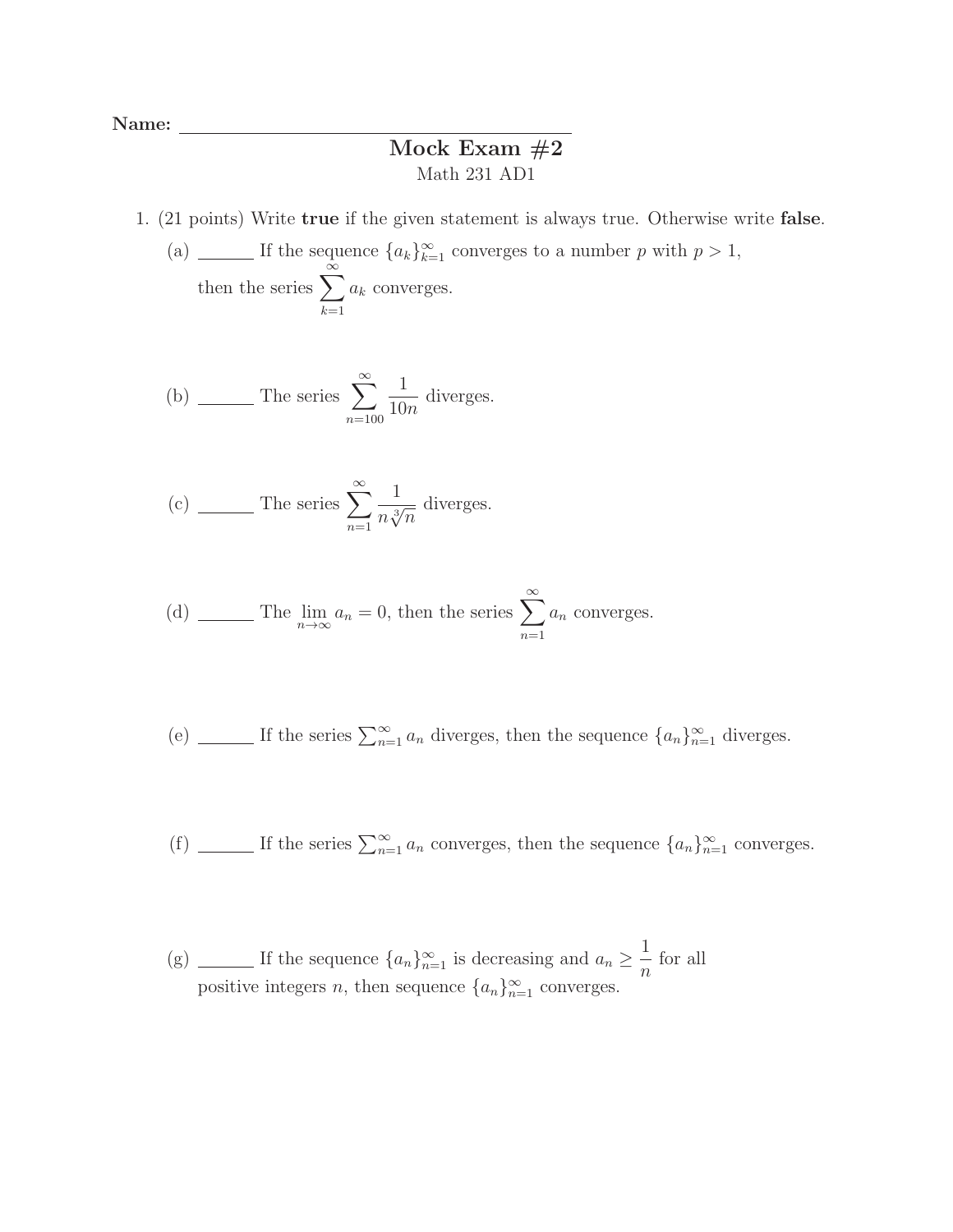- 2. (8 points) A surface is generated when the curve  $y = (x 9)^{1/2}$  with  $25 \le x \le 45$  is revolved around the y-axis.
	- (a) Set up, but do not evaluate, an integral with respect to  $x$  which represents the surface area.

(b) Set up, but do not evaluate, an integral with respect to y which represents the surface area. The limits of integration should be different in parts  $(a)$  and  $(b)$ .

3. (8 points) For which values of  $x$  does the following series converge? Your answer should be written in the form  $a < x < b$  or  $a \le x \le b$  for some values of a and b. You do not need to find the sum of the series.

$$
1 + \frac{2x}{3} + \frac{4x^2}{9} + \frac{8x^3}{27} + \frac{16x^4}{81} + \frac{32x^5}{243} + \frac{64x^6}{729} + \dots
$$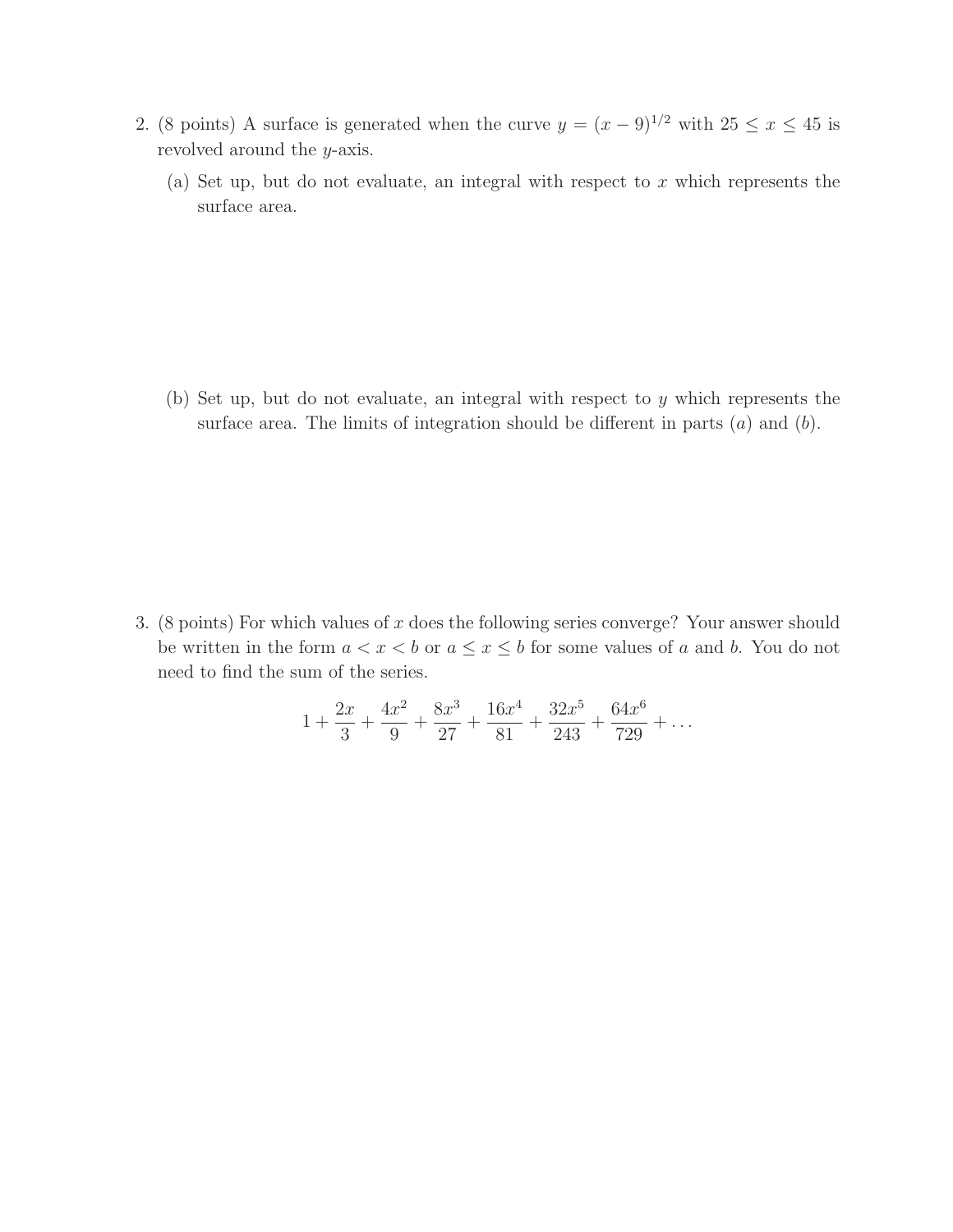4. (8 points) The following alternating series converges to a sum S.

$$
S = \sum_{k=1}^{\infty} \frac{(-1)^{k+1}}{8k} = \frac{1}{8} - \frac{1}{16} + \frac{1}{24} - \frac{1}{32} + \dots
$$

How many terms do we need to add together to estimate  $S$  to within 0.01?

5. (7 points) Determine the sum of the convergent series  $\sum_{n=1}^{\infty}$  $k=0$ 72  $\frac{12}{3^{2k+1}}$ . Simplify your answer.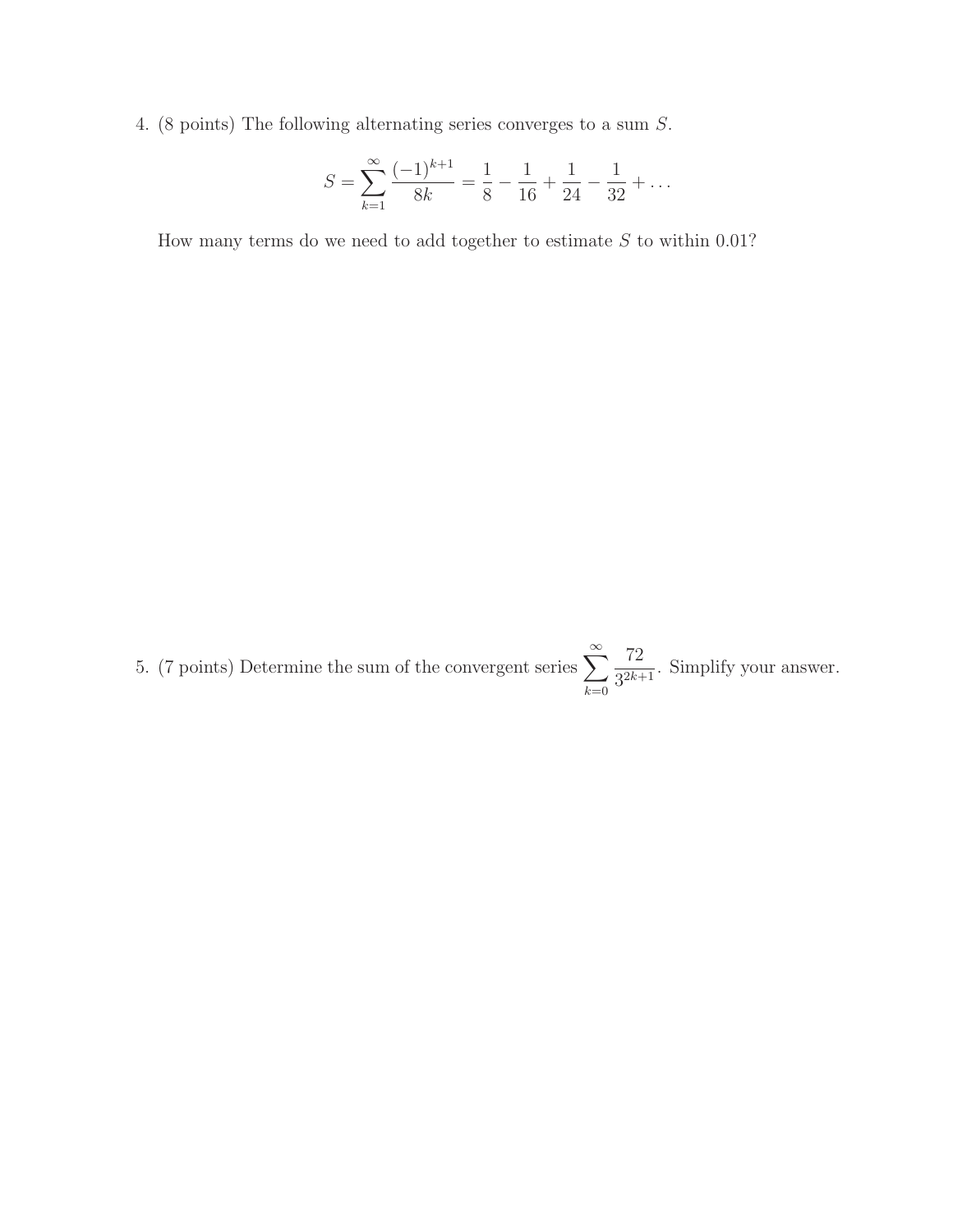6. (7 points) Determine the sum of the convergent series  $\sum_{n=0}^{\infty}$  $k=0$  $\begin{pmatrix} k \\ k \end{pmatrix}$  $\overline{k+3}$  –  $\left(\frac{k+1}{k+4}\right)$ .

7. (7 points) Determine whether the given series converges or diverges. include a carefully written proof to justify your claim. Your proof should sate any convergence or divergence tests you are using, why the test is applicable to this series, and why you can conclude that the series converges or diverges.

$$
\sum_{n=1}^{\infty} \frac{n^2 - 4}{\sqrt{n^6 + 10}}
$$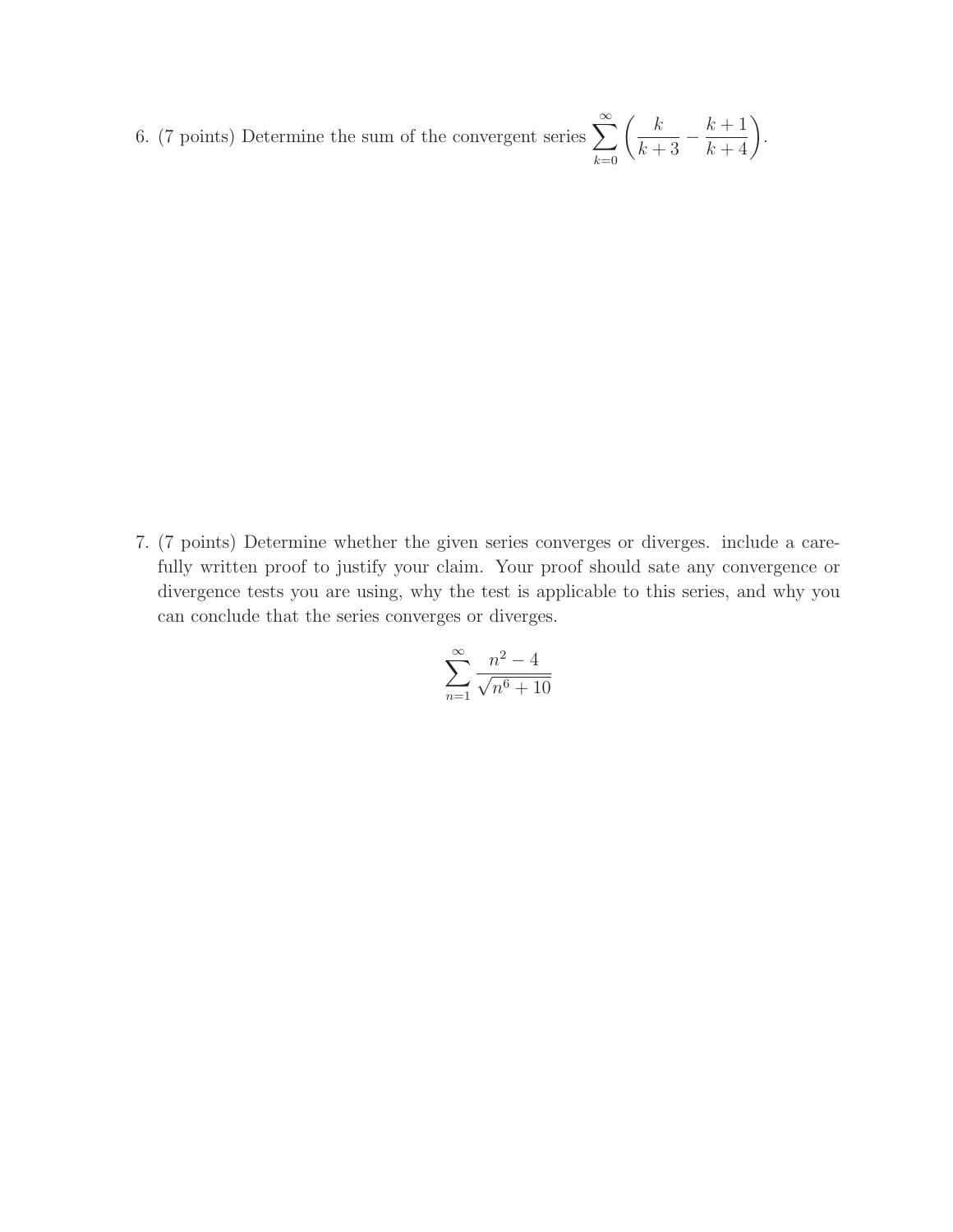8. (7 points) Determine whether the given series converges or diverges. include a carefully written proof to justify your claim. Your proof should sate any convergence or divergence tests you are using, why the test is applicable to this series, and why you can conclude that the series converges or diverges.

$$
\sum_{k=2}^{\infty} \frac{\ln(k)}{\sqrt{k}}
$$